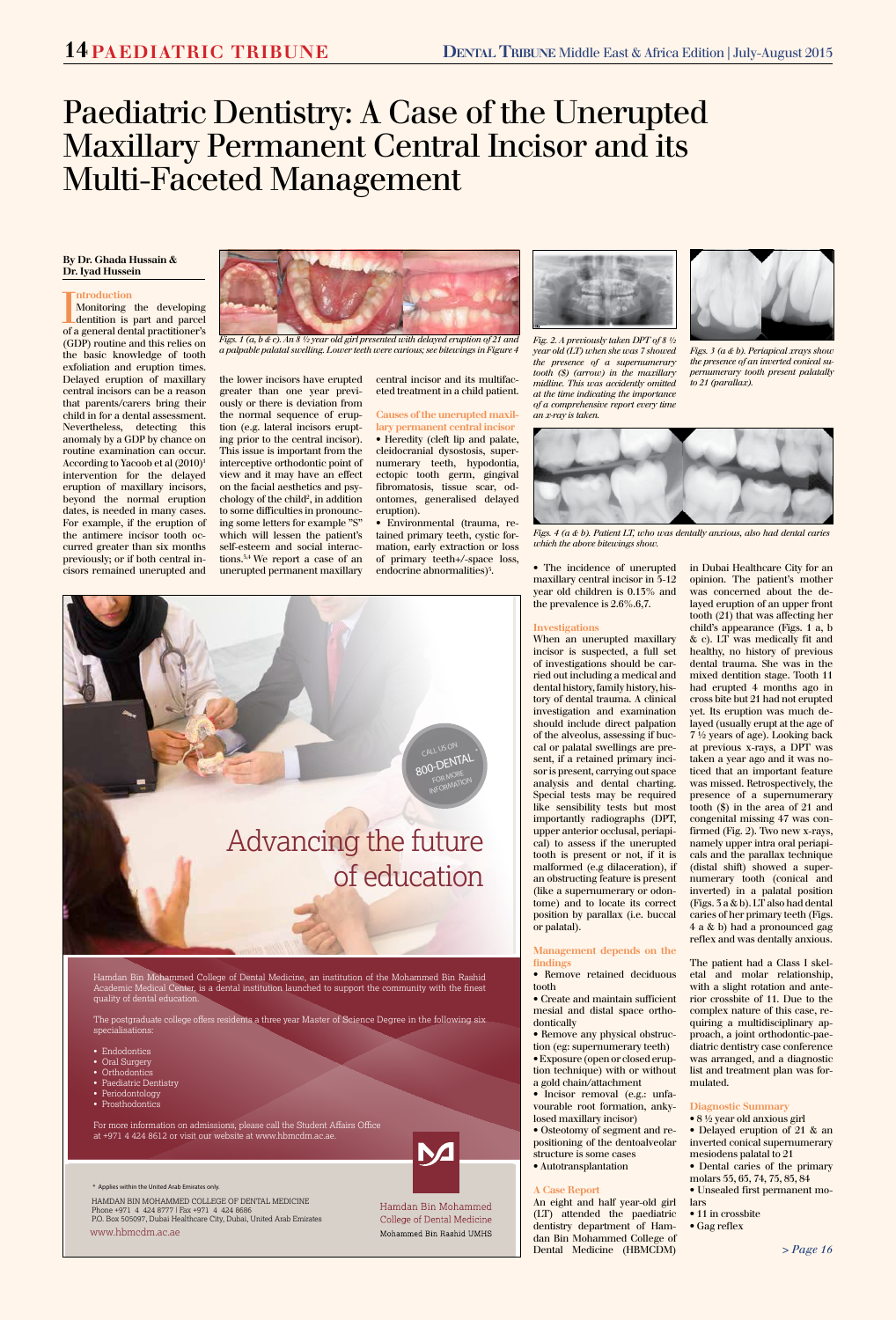#### *< Page 14*

*> Page 17*

J

# **Whitepeaks Dental Solutions:**

- dental CAD/CAM materials "Made in Germany" proudly manufactured in Wesel / Germany
- exclusively made from raw materials of Tosoh / Japan, world market leader for zirconium dioxides
- research and development of innovative products, the base of your success
- support through qualified dental technicians
- We are certified according to DIN EN ISO 13485, CE0483 and USA-FDA Registration Number: 3009409473





Distributed by: Dubai Medical Equipment www.dme-medical.com

# CopraSintec K - the new freedom soft Co/Cr milling - wet or dry up to 14 unit bridges

CopraSintec K **ECONET** 



brand

names

names and trademarks

trademarks





**CopraSintec K**

perfection in Argon-Sintering-Alloys

#### **Treatment Plan**

In lieu of the problem list, the following treatment plan was carried out:

# **Phase 1**

• Dental prevention (Fissure sealants of the first permanent molars, Fluoride, diet analysis/ advice and oral hygiene advice) • Monitor the eruption of 21 for another 3 months.

### **Phase 2**

• If no further eruption and advice of the consultant orthodontist: arrange for the surgical removal of the supernumerary tooth with or without a gold chain attachment on 21 to allow extrusion of the said tooth.

• As the patient was dentally anxious (could not cope with having treatment under local anaesthesia with or without inhalation sedation) and also needed restorative treatment. It was decided to surgically remove the impacted supernumerary under general anesthesia (GA) and restore the teeth at the same time (Complete Oral rehabilitation under GA).

- The \$ tooth was elevated atraumatically as possible (Fig 8 a, b  $\&$  c)

- The flap was repositioned and interrupted sutures were placed (resorbable sutures) after exposure of 21 with a small buccal apically repositioned flap (Fig.  $10a \& b$ ).

• LT's mother consented for the aforementioned treatment to be carried out under GA. This was carried out in a GA day case setting.

**The elective day case GA** The following treatment was carried out under the elective GA:

*a) Restorative treatment*

- Fissure sealants of the 6s

- Pulpotomies with stainless steel crowns on 85, 84, 74, 75 and composites with fissure sealants on 55 & 65

# *b) Surgical treatment*

- After giving local anaesthesia, a continuous palatal intracrevicular (sulcular) incision was carried out from 54 to 64 (Fig. 5) - Raised a mucoperiostial flap with the nasopalatine bundle exposed and preserved (Fig. 6) - The palatal bone was exposed and a bulbosity was noted in the supernumerary (\$) area. The overlying "egg shell" bone was removed with an osteotome. The \$ was identified carefully as not to be confused with tooth 21 (Fig. 7)

- The bone was filed and irrigated with saline and tooth 21 was incisally-exposed. A decision not the place a gold chain attachment on 21 was made as 21 was not covered with bone. (Fig. 9)

- Extraction of loose 52, 62

- A post surgical intra-operative assessment was carried out (Fig 11 a, b & c)

# **Follow up post surgery**

At one-week follow up, the patient was reviewed. She had no complaints. Tooth 21 had begun to erupt (Fig. 12). At one month's follow up, tooth 21 had erupted in cross bite. Tooth 11 was already in cross bite.

#### **Phase 3**

• This phase included interceptive orthodontics which involved the cross bite correction of both

#### teeth 11 & 21.

Upper and lower alginate impressions were taken (with difficulty due to LT's gag reflex) to fabricate an upper removable anterior segment palatal expansion appliance (with an anterior expanding screw) and posterior bite blocks to correct the anterior cross bite (Fig. 13).

The appliance was activated us-



*Fig. 9. A survey of the surgical site Figs. 10 (a & b). Repositioned palatal flap and wound closure with resorbable after irrigation and bone filing was sutures. Tooth 21 is now exposed after a small apically repositioned flap made.*



*Figs. 8. (a, b & c) show sequence of careful elevation of the supernumerary (\$) tooth.*



*Figs. 11 (a, b & c). Show the immediate post operative views* 



*Fig. 5. Palatal intracrevicular incision Fig. 6. Raising a palatal mucoperiosteal Fig. 7. Exposure of the supernumerary flap tooth \$ bulge palatally.*